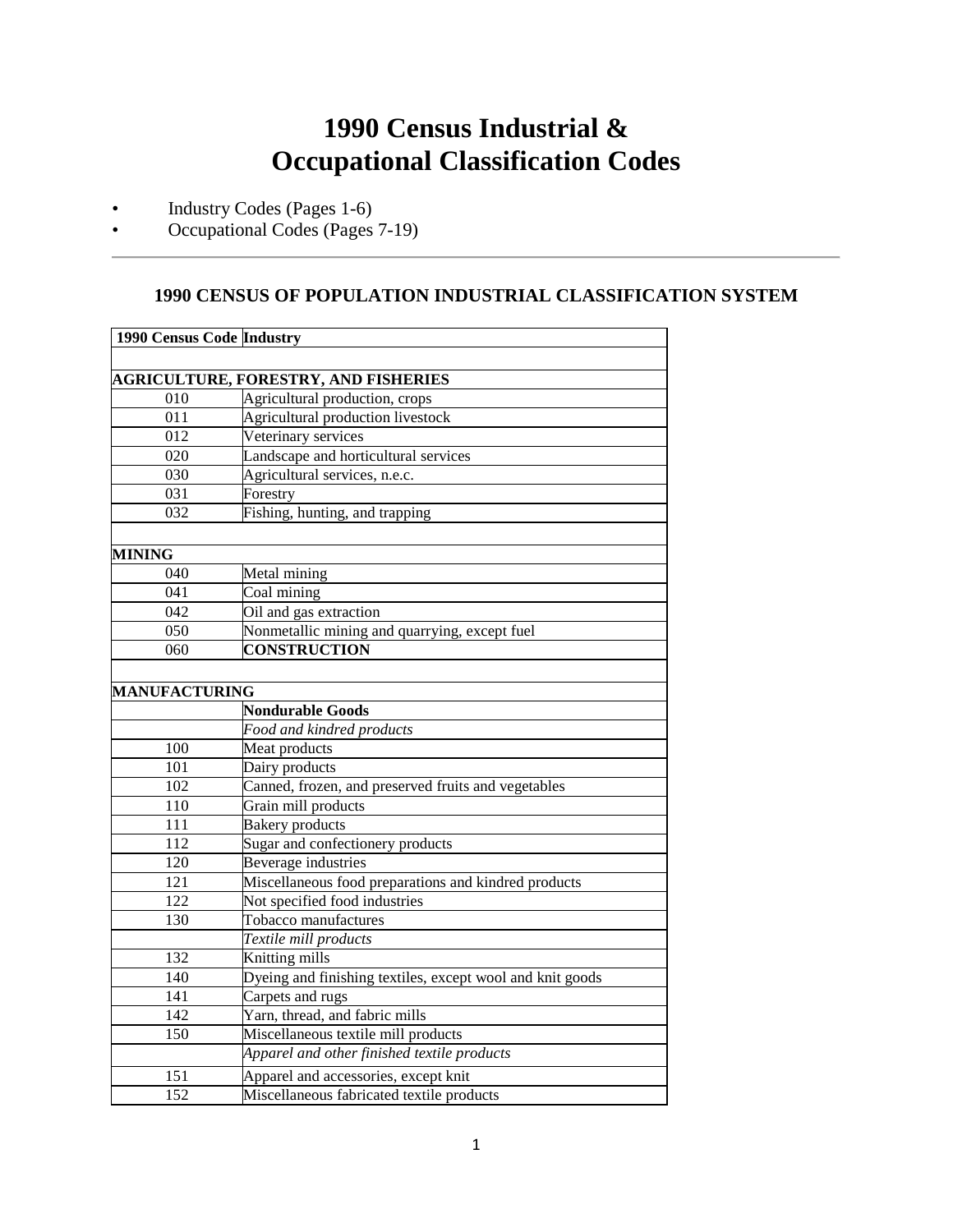|     | Paper and allied products                                     |
|-----|---------------------------------------------------------------|
| 160 | Pulp, paper, and paperboard mills                             |
| 161 | Miscellaneous paper and pulp products                         |
| 162 | Paperboard containers and boxes                               |
|     | Printing, publishing, and allied industries                   |
| 171 | Newspaper publishing and printing                             |
| 172 | Printing, publishing and allied industries, except newspapers |
|     | Chemicals and allied products                                 |
| 180 | Plastics, synthetics, and resins                              |
| 181 | Drugs                                                         |
| 182 | Soaps and cosmetics                                           |
| 190 | Paints, varnishes, and related products                       |
| 191 | Agricultural chemicals                                        |
| 192 | Industrial and miscellaneous chemicals                        |
|     | Petroleum and coal products                                   |
| 200 | Petroleum refining                                            |
| 201 | Miscellaneous petroleum and coal products                     |
|     | Rubber and miscellaneous plastics products                    |
| 210 | Tires and inner tubes                                         |
| 211 | Other rubber products, and plastics footwear and belting      |
| 212 | Miscellaneous plastics products                               |
|     | Leather and leather products                                  |
| 220 | Leather tanning and finishing                                 |
| 221 | Footwear, except rubber and plastic                           |
| 222 | Leather products, except footwear                             |
|     | <b>Durable Goods</b>                                          |
|     | Lumber and wood products, except furniture                    |
| 230 | Logging                                                       |
| 231 | Sawmills, planing mills, and millwork                         |
| 232 | Wood buildings and mobile homes                               |
| 241 | Miscellaneous wood products                                   |
| 242 | Furniture and fixtures                                        |
|     | Stone, clay, glass, and concrete products                     |
| 250 | Glass and glass products                                      |
| 251 | Cement, concrete, gypsum, and planter products                |
| 252 | Structural clay products                                      |
| 261 | Pottery and related products                                  |
| 262 | Miscellaneous nonmetallic mineral and stone products          |
|     | Metal industries                                              |
| 270 | Blast furnaces, steelworks, rolling and finishing mills       |
| 271 | Iron and steel foundries                                      |
| 272 | Primary aluminum industries                                   |
| 280 | Other primary metal industries                                |
| 281 | Cutlery, handtools, and general hardware                      |
| 282 | Fabricated structural metal products                          |
| 291 | Metal forgings and stampings                                  |
| 292 | Ordnance                                                      |
| 300 | Miscellaneous fabricated metal products                       |
| 301 | Not specified metal industries                                |
|     | Machinery and computing equipment                             |
| 310 | Engines and turbines                                          |
| 311 | Farm machinery and equipment                                  |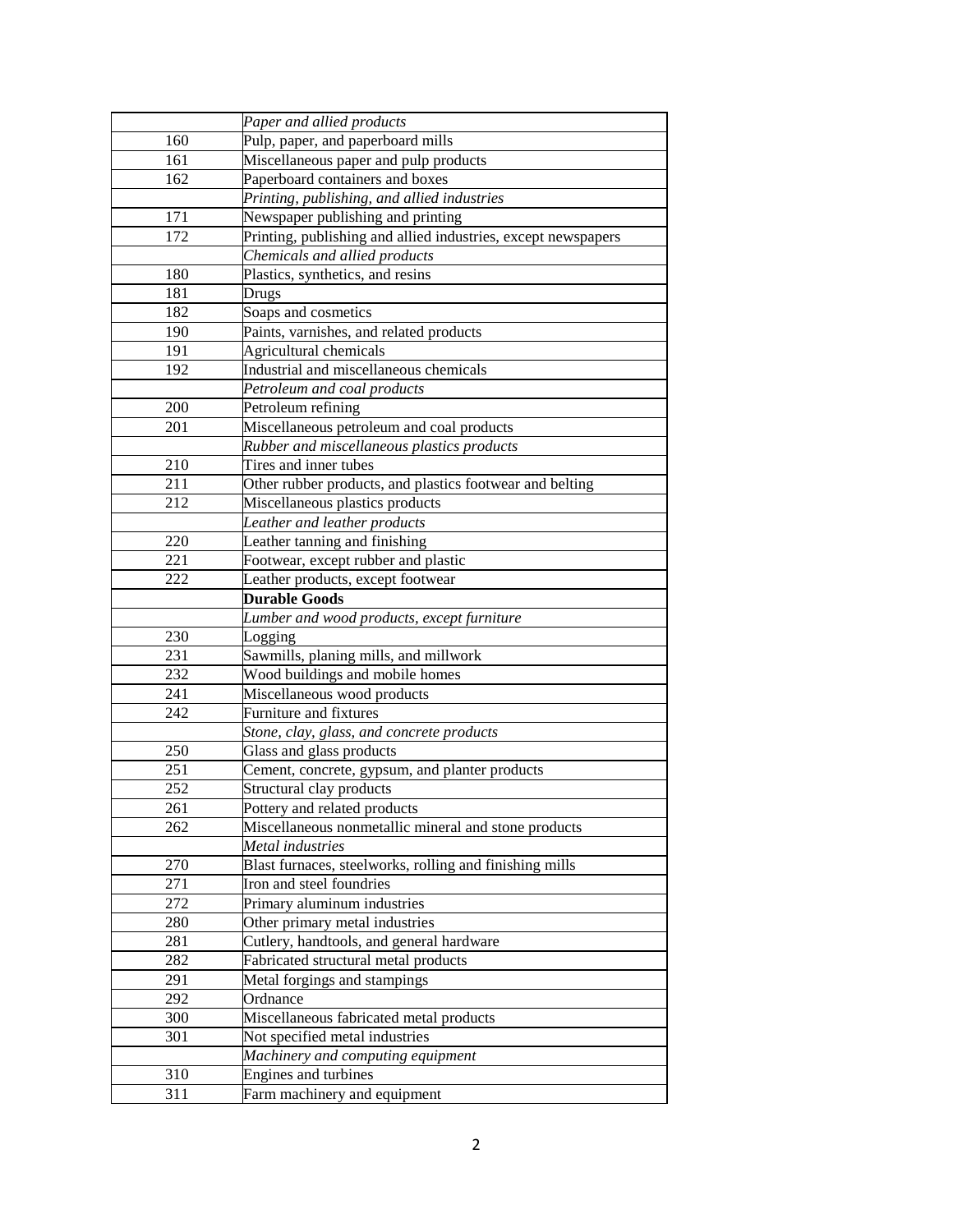| 312 | Construction and material handling machines                 |
|-----|-------------------------------------------------------------|
| 320 | Metalworking machinery                                      |
| 321 | Office and accounting machines                              |
| 322 | Computers and related equipment                             |
| 331 | Machine, except electrical, n.e.c.                          |
| 332 | Not specified machinery                                     |
|     | Electrical machinery, equipment, and supplies               |
| 340 | Household appliances                                        |
| 341 | Radio, TV, and communication equipment                      |
| 342 | Electrical machinery, equipment, and supplies, n.e.c.       |
| 350 | Not specified electrical machinery, equipment, and supplies |
|     | Transportation equipment                                    |
| 351 | Motor vehicles and motor vehicle equipment                  |
| 352 | Aircraft and parts                                          |
| 360 | Ship and boat building and repairing                        |
| 361 | Railroad locomotives and equipment                          |
| 362 | Guided missiles, space vehicles, and parts                  |
| 370 | Cycles and miscellaneous transportation equipment           |
|     | Professional and photographic equipment, and watches        |
| 371 | Scientific and controlling instruments                      |
| 372 | Medical, dental, and optical instruments and supplies       |
| 380 | Photographic equipment and supplies                         |
| 381 | Watches, clocks, and clockwork operated devices             |
|     |                                                             |
|     |                                                             |
| 390 | Toys, amusement, and sporting goods                         |
| 391 | Miscellaneous manufacturing industries                      |
| 392 | Not specified manufacturing industries                      |
|     |                                                             |
|     | TRANSPORTATION, COMMUNICATIONS AND OTHER PUBLIC UTILITIES   |
|     | <b>Transportation</b>                                       |
| 400 | Railroads                                                   |
| 401 | Bus service and urban transit                               |
| 402 | Taxicab service                                             |
| 410 | Trucking service                                            |
| 411 | Warehousing and storage                                     |
| 412 | <b>U.S. Postal Service</b>                                  |
| 420 | Water transportation                                        |
| 421 | Air transportation                                          |
| 422 | Pipelines, except natural gas                               |
| 432 | Services incidental to transportation                       |
|     | <b>Communications</b>                                       |
| 440 | Radio and television broadcasting and cable                 |
| 441 | Telephone communications                                    |
| 442 | Telegraph and miscellaneous communications services         |
|     | <b>Utilities and sanitary services</b>                      |
| 450 | Electric light and power                                    |
| 451 | Gas and steam supply systems                                |
| 452 | Electric and gas, and other combinations                    |
| 470 | Water supply and irrigation                                 |
| 471 | Sanitary services                                           |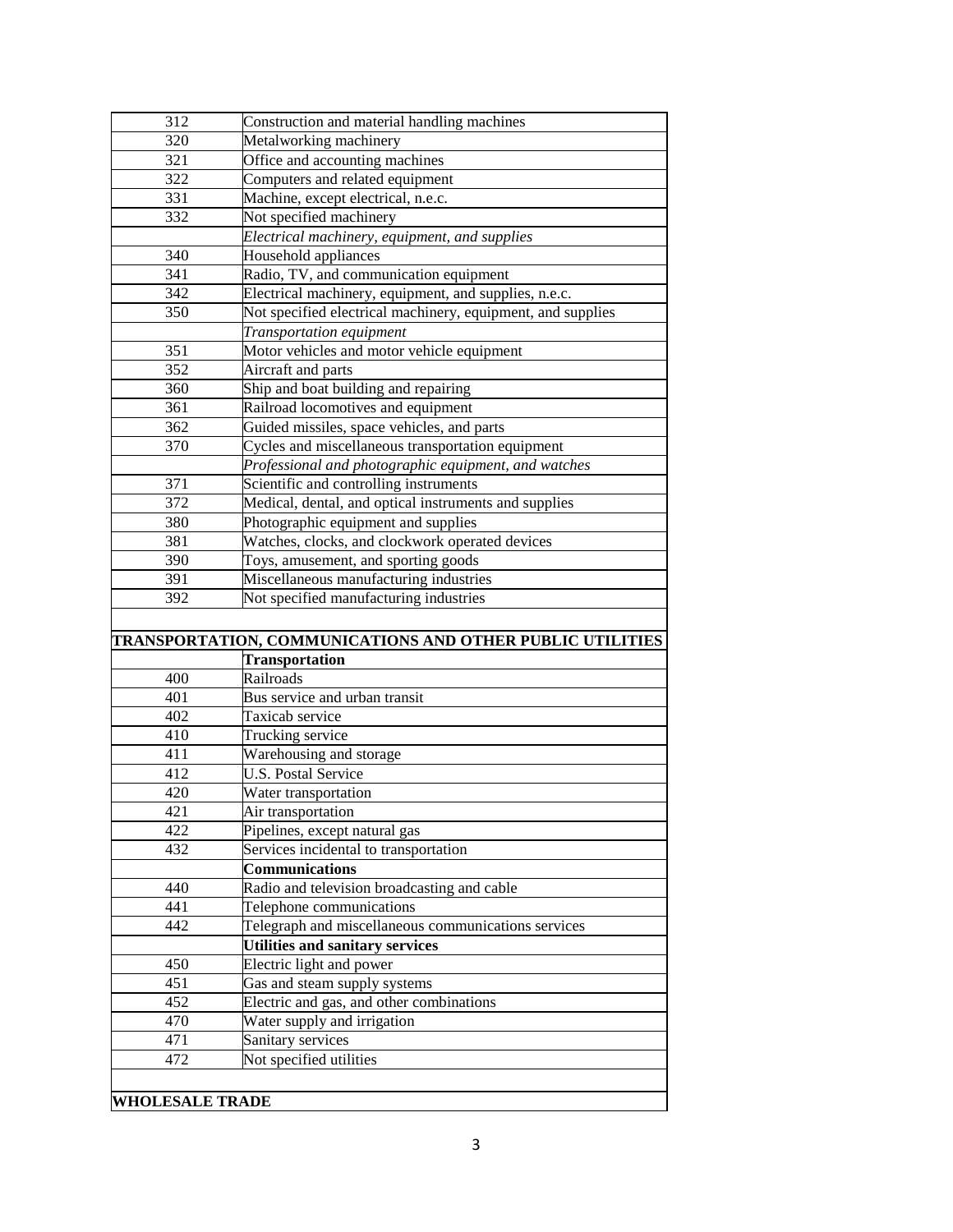|                     | <b>Durable Goods</b>                               |
|---------------------|----------------------------------------------------|
| 500                 | Motor vehicles and equipment                       |
| 501                 | Furniture and home furnishings                     |
| 502                 | Lumber and construction materials                  |
| 510                 | Professional and commercial equipment and supplies |
| 511                 | Metals and minerals, except petroleum              |
| 512                 | <b>Electrical</b> goods                            |
| 521                 | Hardware, plumbing and heating supplies            |
| 530                 | Machinery, equipment, and supplies                 |
| 531                 | Scrap and waste materials                          |
| 532                 | Miscellaneous wholesale, durable goods             |
|                     | <b>Nondurable Goods</b>                            |
| 540                 | Paper and paper products                           |
| 541                 | Drugs, chemicals and allied products               |
| 542                 | Apparel, fabrics, and notions                      |
| 550                 | Groceries and related products                     |
| 551                 | Farm-product raw materials                         |
| 552                 | Petroleum products                                 |
| 560                 | Alcoholic beverages                                |
| 561                 | Farm supplies                                      |
| 562                 | Miscellaneous wholesale, nondurable goods          |
| 571                 | Not specified wholesale trade                      |
|                     |                                                    |
| <b>RETAIL TRADE</b> |                                                    |
| 580                 | Lumber and building material retailing             |
| 581                 | Hardware stores                                    |
| 582                 | Retail nurseries and garden stores                 |
| 590                 | Mobile home dealers                                |
| 591                 | Department stores                                  |
| 592                 | Variety stores                                     |
| 600                 | Miscellaneous general merchandise stores           |
| 601                 | Grocery stores                                     |
| 602                 | Dairy products stores                              |
| 610                 | Retail bakeries                                    |
| 611                 | Food stores, n.e.c.                                |
| 612                 | Motor vehicle dealers                              |
| 620                 | Auto and home supply stores                        |
| 621                 | Gasoline service stations                          |
| 622                 | Miscellaneous vehicle dealers                      |
| 623                 | Apparel and accessory stores, except shoe          |
| 630                 | Shoe stores                                        |
| 631                 | Furniture and home furnishings stores              |
| 632                 | Household appliance stores                         |
| 633                 | Radio, TV, and computer stores                     |
| 640                 | Music stores                                       |
| 641                 | Eating and drinking places                         |
| 642                 | Drug stores                                        |
| 650                 | Liquor stores                                      |
| 651                 | Sporting goods, bicycles, and hobby stores         |
| 652                 | Book and stationary stores                         |
| 660                 | Jewelry stores                                     |
| 661                 | Gift, novelty, and souvenir shops                  |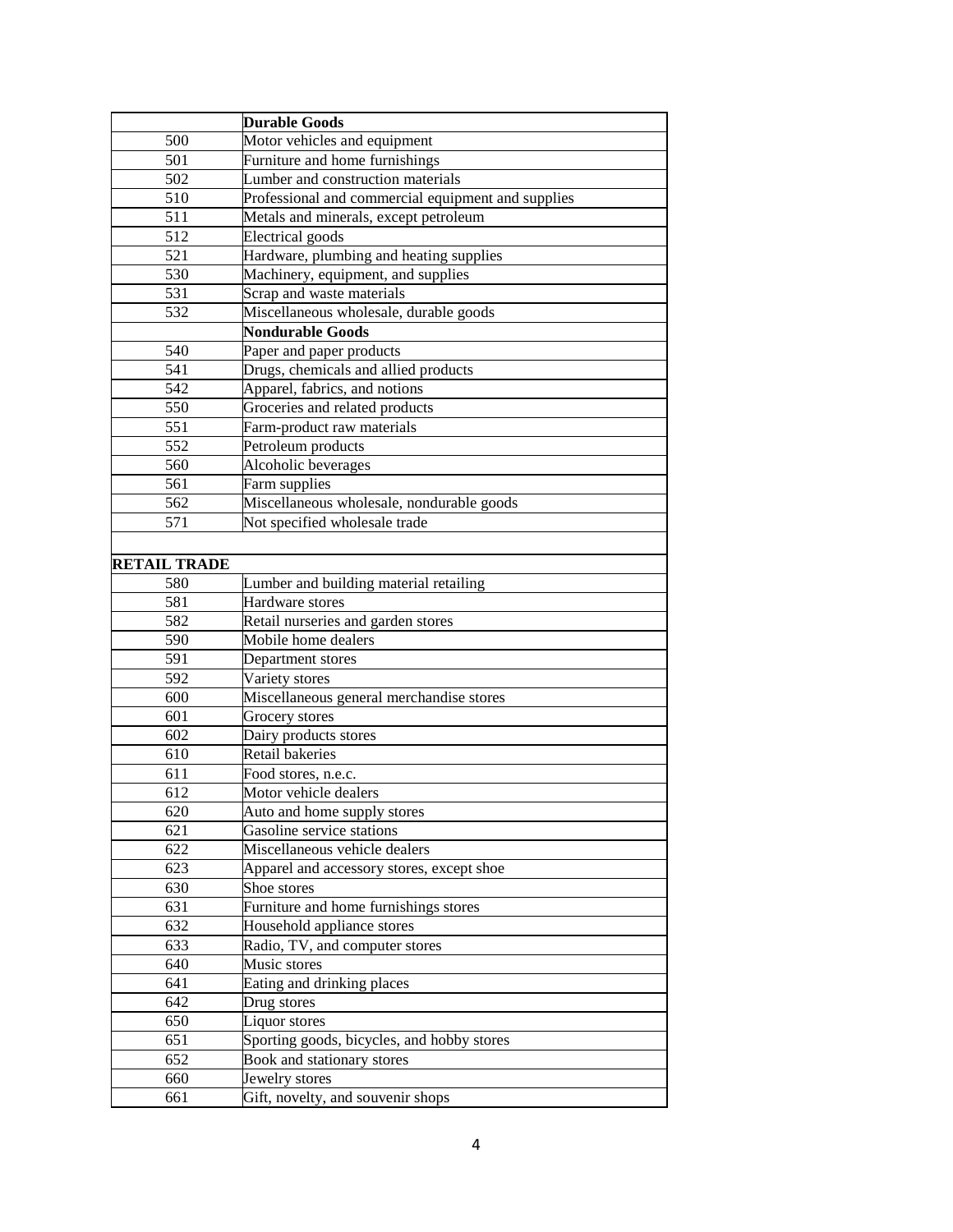| 662               | Sewing, needlework and piece goods stores               |
|-------------------|---------------------------------------------------------|
| 663               | Catalog and mail order houses                           |
| 670               | Vending machine operators                               |
| 671               | Direct selling establishments                           |
| 672               | Fuel dealers                                            |
| 681               | Retail florists                                         |
| 682               | Miscellaneous retail stores                             |
| 691               | Not specified retail trade                              |
|                   |                                                         |
|                   | FINANCE, INSURANCE, AND REAL ESTATE                     |
| 700               | Banking                                                 |
| 701               | Savings institutions, including credit unions           |
| 702               | Credit agencies, n.e.c.                                 |
| 710               | Security, commodity brokerage, and investment companies |
| 711               | Insurance                                               |
| 712               | Real estate, including real estate-insurance offices    |
|                   |                                                         |
|                   |                                                         |
|                   | <b>BUSINESS AND REPAIR SERVICES</b>                     |
| 721               | Advertising                                             |
| 722               | Services to dwellings and other buildings               |
| 731               | Personnel supply services                               |
| 732               | Computer and data processing services                   |
| 740               | Detective and protective services                       |
| 741               | Business services, n.e.c.                               |
| 742               | Automotive rental and leasing, without drivers          |
| 750               | Automobile parking and carwashes                        |
| 751               | Automotive repair and related services                  |
| 752               | Electrical repair shops                                 |
| 760               | Miscellaneous repair services                           |
|                   |                                                         |
| PERSONAL SERVICES |                                                         |
| 761               | Private households                                      |
| 762               | Hotels and motels                                       |
| 770               | Lodging places, except hotels and motels                |
| 771               | Laundry, cleaning, and garment services                 |
| 772               | <b>Beauty</b> shops                                     |
| 780               | <b>Barber</b> shops                                     |
| 781               | Funeral service and crematories                         |
| 782               | Shoe repair shops                                       |
| 790               | Dressmaking shops                                       |
| 791               | Miscellaneous personal services                         |
|                   |                                                         |
|                   | ENTERTAINMENT AND RECREATION SERVICES                   |
| 800               | Theaters and motion pictures                            |
| 801               | Video tape rental                                       |
|                   | <b>Bowling centers</b>                                  |
| 802               |                                                         |
| 810               | Miscellaneous entertainment and recreation services     |
|                   |                                                         |
|                   | PROFESSIONAL AND RELATED SERVICES                       |
| 812               | Offices and clinics of physicians                       |
| 820               | Offices and clinics of dentists                         |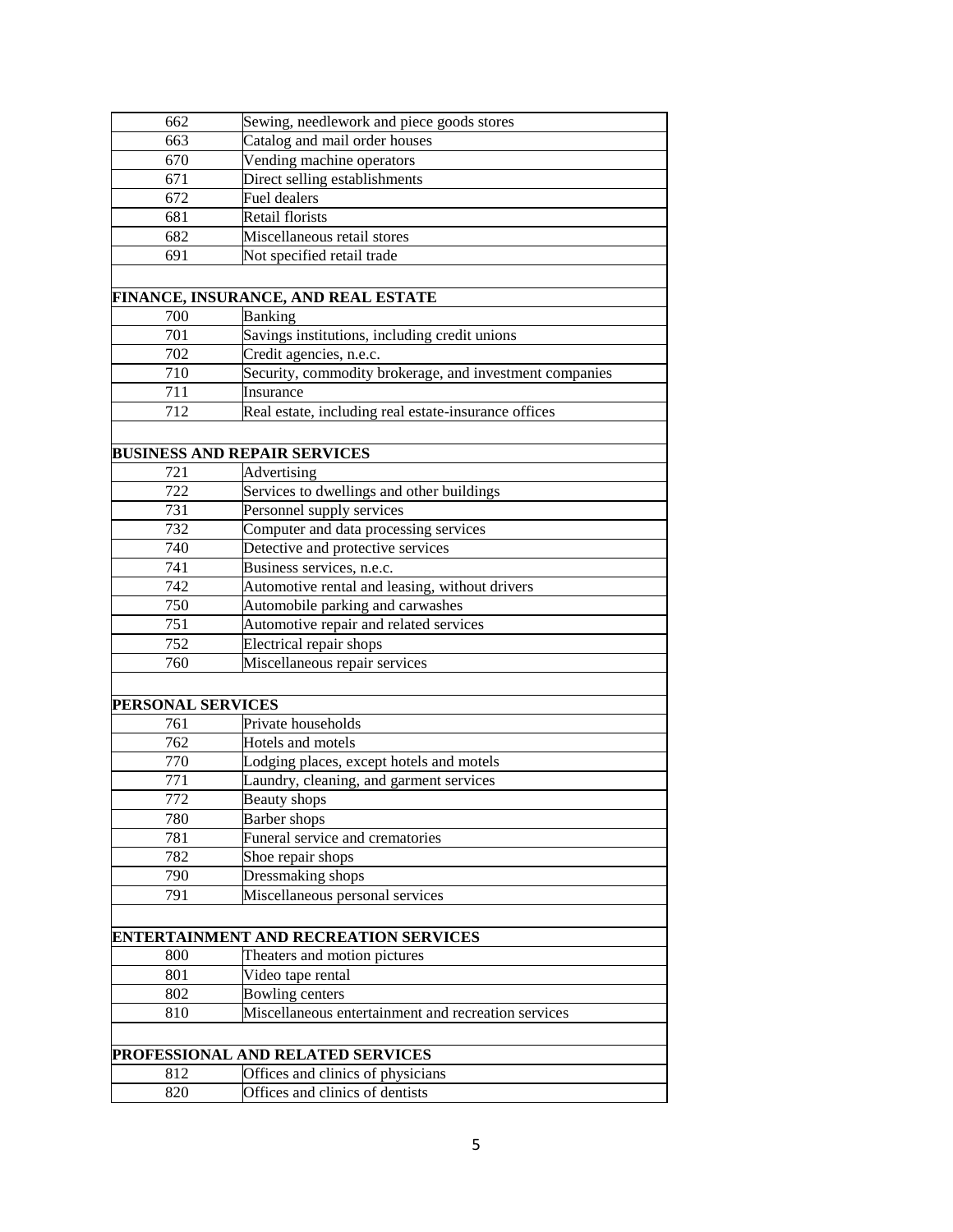| 821                   | Offices and clinics of chiropractors                         |
|-----------------------|--------------------------------------------------------------|
| 822                   | Offices and clinics of optometrists                          |
| 830                   | Offices and clinics of health practitioners, n.e.c.          |
| 831                   | Hospitals                                                    |
| 832                   | Nursing and personal care facilities                         |
| 840                   | Health services, n.e.c.                                      |
| 841                   | Legal services                                               |
| 842                   | Elementary and secondary schools                             |
| 850                   | Colleges and universities                                    |
| 851                   | Vocational schools                                           |
| 852                   | Libraries                                                    |
| 860                   | Educational services, n.e.c.                                 |
| 861                   | Job training and vocational rehabilitation services          |
| 862                   | Child day care services                                      |
| 863                   | Family child care homes                                      |
| 870                   | Residential care facilities, without nursing                 |
| 871                   | Social services, n.e.c.                                      |
| 872                   | Museums, art galleries and zoos                              |
| 873                   | Labor unions                                                 |
| 880                   | Religious organizations                                      |
| 881                   | Membership organizations, n.e.c.                             |
| 882                   | Engineering architectural and surveying services             |
| 890                   | Accounting, auditing, and bookkeeping services               |
| 891                   | Research, development, and testing services                  |
| 892                   | Management and public relations services                     |
| 893                   | Miscellaneous professional and related services              |
|                       |                                                              |
| PUBLIC ADMINISTRATION |                                                              |
| 900                   | Executive and legislative offices                            |
| 901                   | General government, n.e.c.                                   |
| 910                   | Justice, public order, and safety                            |
| $\overline{921}$      | Public finance, taxation, and monetary policy                |
| 922                   | Administration of human resources programs                   |
| 930                   | Administration of environmental quality and housing programs |
| 931                   | Administration of economic programs                          |
| 932                   | National security and international affairs                  |
| 940                   | Army                                                         |
| 941                   | Air Force                                                    |
| 942                   | Navy                                                         |
| 950                   | Marines                                                      |
| 991                   | Military                                                     |

"N.e.c." means not elsewhere classified.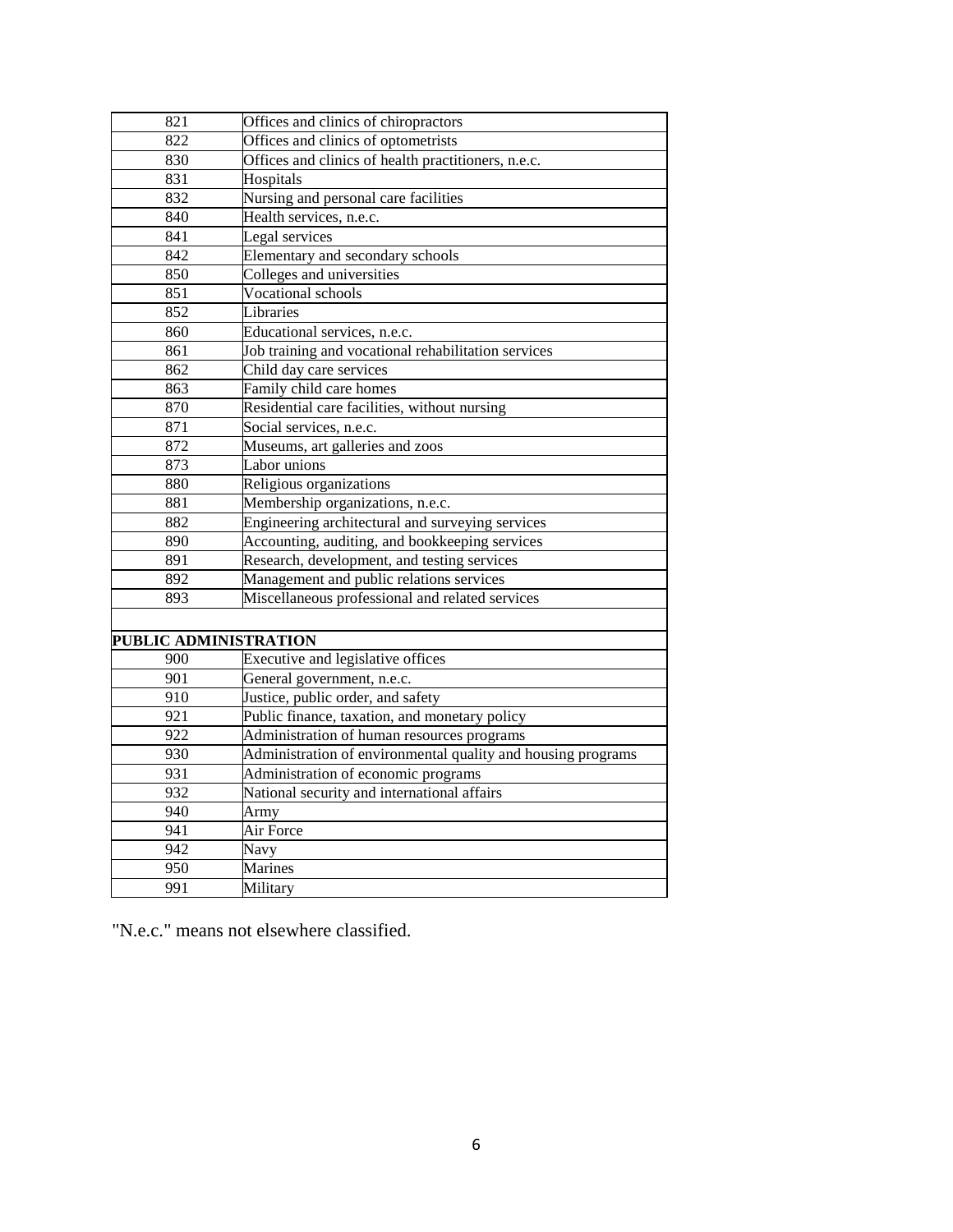## U.S. DEPARTMENT OF COMMERCE Bureau of the Census Washington, DC 20233

## **1990 CENSUS OF POPULATION OCCUPATIONAL CLASSIFICATION SYSTEM**

| 1990 Census<br>Code | Occupation                                                         |
|---------------------|--------------------------------------------------------------------|
|                     |                                                                    |
|                     | MANAGERIAL AND PROFESSIONAL SPECIALTY OCCUPATIONS                  |
|                     | <b>Executive, Administrative, and Managerial Occupations</b>       |
| 003                 | Legislators                                                        |
| 004                 | Chief executives and general administrators, public administration |
| 005                 | Administrators and officials, public administration                |
| 006                 | Administrators, protective services                                |
| 007                 | Financial managers                                                 |
| 008                 | Personnel and labor relations managers                             |
| 009                 | Purchasing managers                                                |
| 013                 | Managers, marketing, advertising, and public relations             |
| 014                 | Administrators, education and related fields                       |
| 015                 | Managers, medicine and health                                      |
| 016                 | Postmasters and mail superintendents                               |
| 017                 | Managers, food serving and lodging establishments                  |
| 018                 | Managers, properties and real estate                               |
| 019                 | Funeral directors                                                  |
| 021                 | Managers, service organizations, n.e.c.                            |
| 022                 | Managers and administrators, n.e.c.                                |
|                     | <b>Management Related Occupations</b>                              |
| 023                 | Accountants and auditors                                           |
| 024                 | Underwriters                                                       |
| 025                 | Other financial officers                                           |
| 026                 | Management analysts                                                |
| 027                 | Personnel, training, and labor relations specialists               |
| 028                 | Purchasing agents and buyers, farm products                        |
| 029                 | Buyers, wholesale and retail trade except farm products            |
| 033                 | Purchasing agents and buyers, n.e.c.                               |
| 034                 | Business and promotion agents                                      |
| 035                 | Construction inspectors                                            |
| 036                 | Inspectors and compliance officers, except construction            |
| 037                 | Management related occupations, n.e.c.                             |
|                     |                                                                    |
|                     | PROFESSIONAL SPECIALTY OCCUPATIONS                                 |
|                     | <b>Engineers, Architects, and Surveyors</b>                        |
| 043                 | Architects                                                         |
|                     | <b>Engineers</b>                                                   |
| 044                 | Aerospace                                                          |
| 045                 | Metallurgical and materials                                        |
| 046                 | Mining                                                             |
| 047                 | Petroleum                                                          |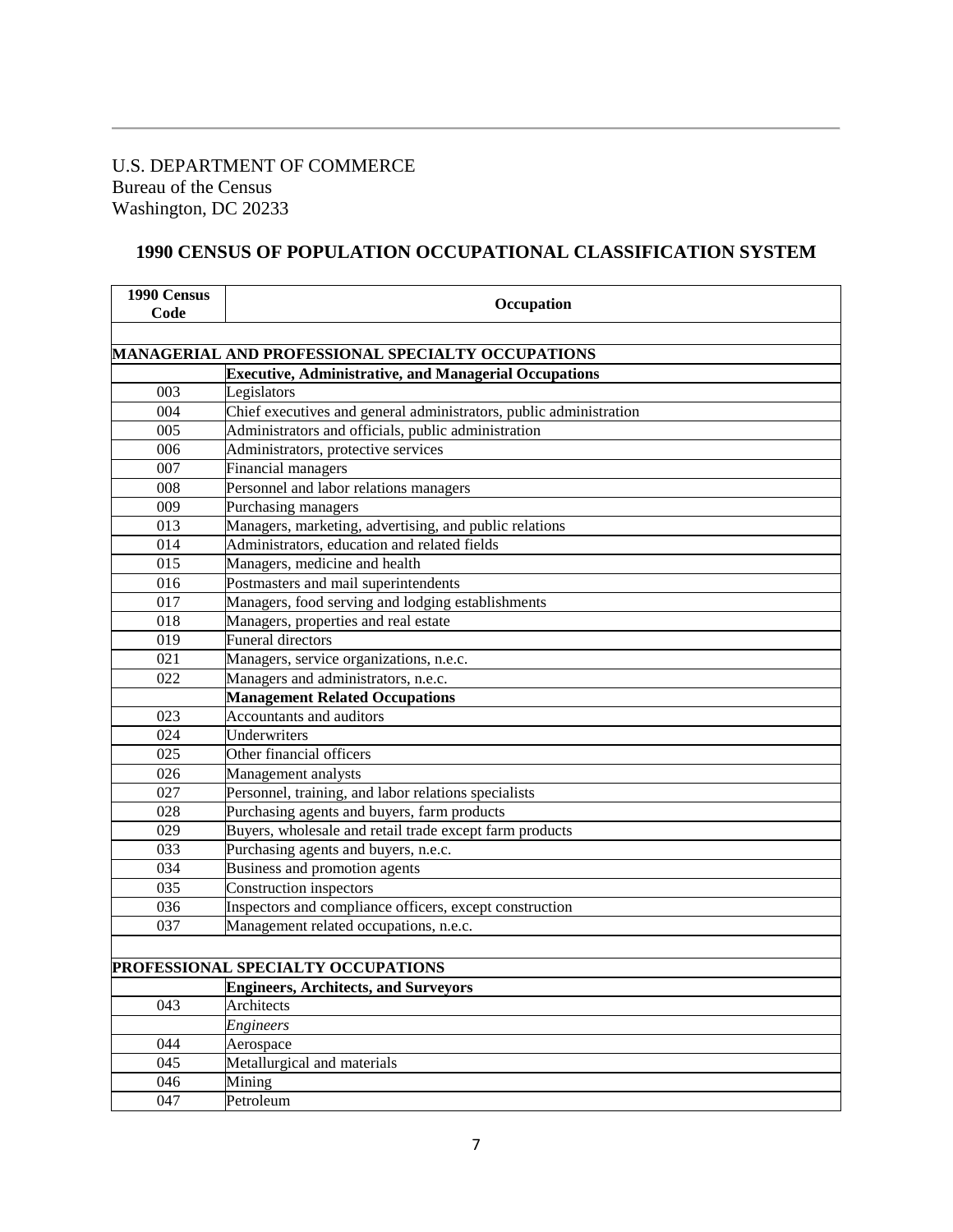| 1990 Census | Occupation                                        |
|-------------|---------------------------------------------------|
| Code        |                                                   |
| 048         | Chemical                                          |
| 049         | Nuclear                                           |
| 053         | Civil                                             |
| 054         | Agricultural                                      |
| 055         | <b>Electrical and electronic</b>                  |
| 056         | Industrial                                        |
| 057         | Mechanical                                        |
| 058         | Marine and naval architects                       |
| 059         | Engineers, n.e.c.                                 |
| 063         | Surveyors and mapping scientists                  |
|             | Mathematical and Computer Scientists              |
| 064         | Computer systems analysts and scientists          |
| 065         | Operations and systems researchers and analysts   |
| 066         | <b>Actuaries</b>                                  |
| 067         | Statisticians                                     |
| 068         | Mathematical scientists, n.e.c.                   |
|             | Natural Scientists                                |
| 069         | Physicists and astronomers                        |
| 073         | Chemists, except biochemists                      |
| 074         | Atmospheric and space scientists                  |
| 075         | Geologists and geodesists                         |
| 076         | Physical scientists, n.e.c.                       |
| 077         | Agricultural and food scientists                  |
| 078         | <b>Biological and life scientists</b>             |
| 079         | Forestry and conservation scientists              |
| 083         | Medical scientists                                |
|             | <b>Health Diagnosing Occupations</b>              |
| 084         | Physicians                                        |
| 085         | Dentists                                          |
| 086         | Veterinarians                                     |
| 087         | Optometrists                                      |
| 088         | Podiatrists                                       |
| 089         | Health diagnosing practitioners, n.e.c.           |
|             | <b>Health Assessment and Treating Occupations</b> |
| 095         | Registered nurses                                 |
| 096         | Pharmacists                                       |
| 097         | <b>Dietitians</b>                                 |
|             | <b>Therapists</b>                                 |
| 098         | Respiratory therapists                            |
| 099         | Occupational therapists                           |
| 103         | Physical therapists                               |
| 104         | Speech therapists                                 |
| 105         | Therapists, n.e.c.                                |
| 106         | Physicians' assistants                            |
|             | Teachers, Postsecondary                           |
| 113         | Earth, environmental, and marine science teachers |
| 114         | Biological science teachers                       |
| 115         | Chemistry teachers                                |
| 116         | Physics teachers                                  |
| 117         | Natural science teachers, n.e.c.                  |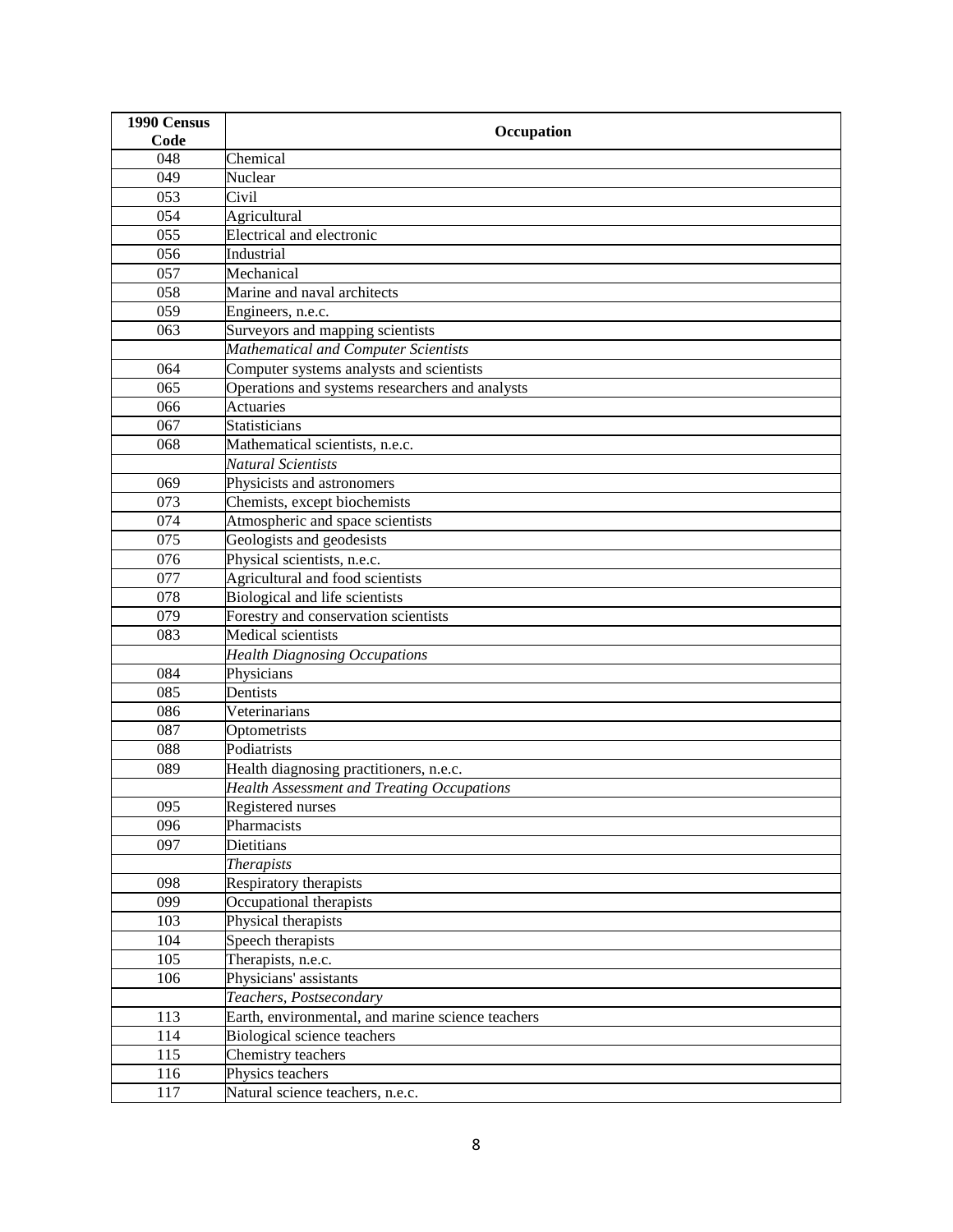| 1990 Census | Occupation                                    |
|-------------|-----------------------------------------------|
| Code        |                                               |
| 118         | Psychology teachers                           |
| 119         | Economics teachers                            |
| 123         | <b>History</b> teachers                       |
| 124         | Political science teachers                    |
| 125         | Sociology teachers                            |
| 126         | Social science teachers, n.e.c.               |
| 127         | <b>Engineering teachers</b>                   |
| 128         | Mathematical science teachers                 |
| 129         | Computer science teachers                     |
| 133         | Medical science teachers                      |
| 134         | Health specialties teachers                   |
| 135         | Business, commerce, and marketing teachers    |
| 136         | Agriculture and forestry teachers             |
| 137         | Art, drama, and music teachers                |
| 138         | Physical education teachers                   |
| 139         | <b>Education teachers</b>                     |
| 143         | <b>English teachers</b>                       |
| 144         | Foreign language teachers                     |
| 145         | Law teachers                                  |
| 146         | Social work teachers                          |
| 147         | Theology teachers                             |
| 148         | Trade and industrial teachers                 |
| 149         | Home economics teachers                       |
| 153         | Teachers, postsecondary, n.e.c.               |
| 154         | Postsecondary teachers, subject not specified |
|             | Teachers, Except Postsecondary                |
| 155         | Teachers, prekindergarten and kindergarten    |
| 156         | Teachers, elementary school                   |
| 157         | Teachers, secondary school                    |
| 158         | Teachers, special education                   |
| 159         | Teachers, n.e.c.                              |
| 163         | Counselors, educational and vocational        |
|             | Librarians, Archivists, and Curators          |
| 164         | Librarians                                    |
| 165         | Archivists and curators                       |
|             | Social Scientists and Urban Planners          |
| 166         | Economists                                    |
| 167         | Psychologists                                 |
| 168         | Sociologists                                  |
| 169         | Social scientists, n.e.c.                     |
| 173         | Urban planners                                |
|             | Social, Recreation, and Religious Workers     |
| 174         | Social workers                                |
| 175         | <b>Recreation</b> workers                     |
| 176         | Clergy                                        |
| 177         | Religious workers, n.e.c.                     |
|             | Lawyers and Judges                            |
| 178         | Lawyers                                       |
| 179         | Judges                                        |
|             | Writers, Artists, Entertainers, and Athletes  |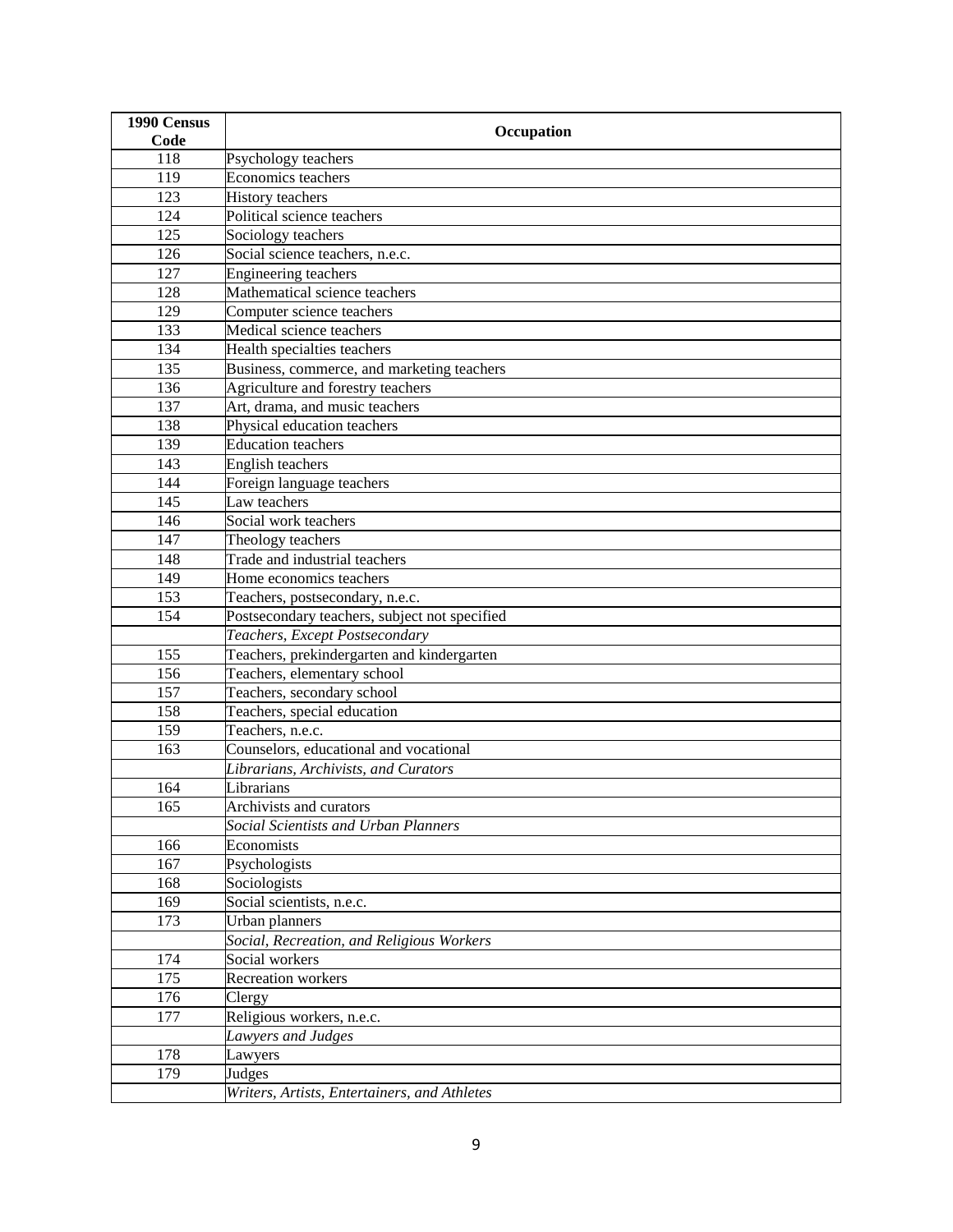| 1990 Census |                                                            |
|-------------|------------------------------------------------------------|
| Code        | Occupation                                                 |
| 183         | <b>Authors</b>                                             |
| 184         | <b>Technical writers</b>                                   |
| 185         | Designers                                                  |
| 186         | Musicians and composers                                    |
| 187         | Actors and directors                                       |
| 188         | Painters, sculptors, craft-artists, and artist printmakers |
| 189         | Photographers                                              |
| 193         | Dancers                                                    |
| 194         | Artists, performers, and related workers, n.e.c.           |
| 195         | Editors and reporters                                      |
| 197         | Public relations specialists                               |
| 198         | Announcers                                                 |
| 199         | Athletes                                                   |
|             |                                                            |
|             | TECHNICAL, SALES AND ADMINISTRATIVE SUPPORT OCCUPATIONS    |
|             | <b>Technicians and Related Support occupations</b>         |
|             | <b>Health Technologists and Technicians</b>                |
| 203         | Clinical laboratory technologists and technicians          |
| 204         | Dental hygienists                                          |
| 205         | Health record technologists and technicians                |
| 206         | Radiologic technicians                                     |
| 207         | Licensed practical nurses                                  |
| 208         | Health technologists and technicians, n.e.c.               |
|             | Technologists and Technicians, Except Health               |
|             | Engineering and Related Technologists and Technicians      |
| 213         | Electrical and electronic technicians                      |
| 214         | Industrial engineering technicians                         |
| 215         | Mechanical engineering technicians                         |
| 216         | Engineering technicians, n.e.c.                            |
| 217         | Drafting occupations                                       |
| 218         | Surveying and mapping technicians                          |
|             | <b>Science Technicians</b>                                 |
| 223         | <b>Biological technicians</b>                              |
| 224         | Chemical technicians                                       |
| 225         | Science technicians                                        |
|             | Technicians: Except Health, Engineering and Science        |
| 226         | Airplane pilots and navigators                             |
| 227         | Air traffic controllers                                    |
| 228         | <b>Broadcast equipment operators</b>                       |
| 229         | Computer programmers                                       |
| 233         | Tool programmers, numerical control                        |
| 234         | Legal assistants                                           |
| 235         | Technicians, n.e.c.                                        |
|             | <b>Sales Occupations</b>                                   |
| 243         | Supervisors and proprietors, sales occupations             |
|             | Sales Representatives, Finance and Business Services       |
| 253         | Insurance sales occupations                                |
| 254         | Real estate sales occupations                              |
| 255         | Securities and financial services sales occupations        |
| 256         | Advertising and related sales occupations                  |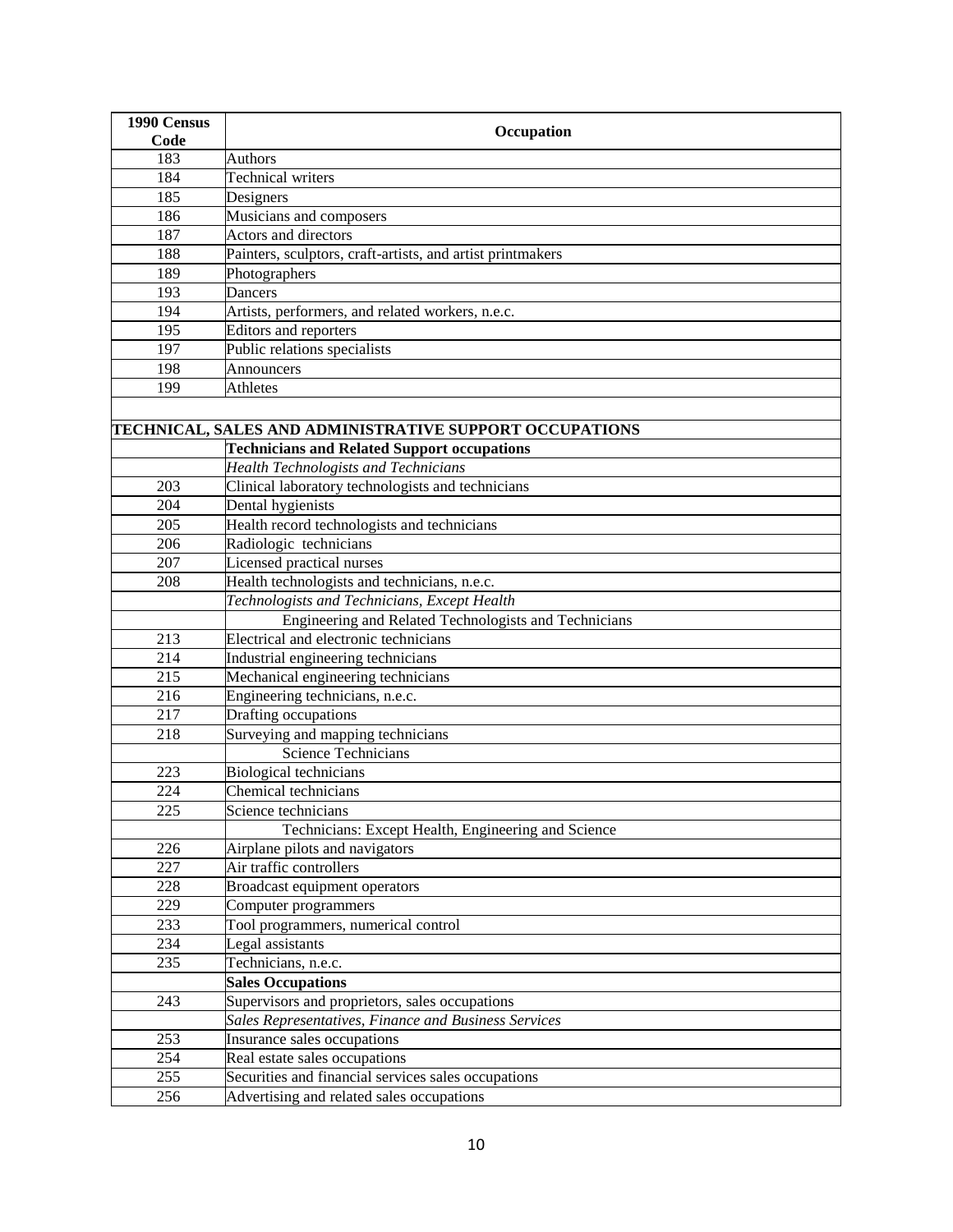| 1990 Census |                                                               |
|-------------|---------------------------------------------------------------|
| Code        | Occupation                                                    |
| 257         | Sales occupations, other business services                    |
|             | Sales Representatives, Commodities Except Retail              |
| 258         | Sales engineers                                               |
| 259         | Sales representatives, mining, manufacturing, and wholesale   |
|             | Sales Workers, Retail and Personal Services                   |
| 263         | Sales workers, motor vehicles and boats                       |
| 264         | Sales workers, apparel                                        |
| 265         | Sales workers, shoes                                          |
| 266         | Sales workers, furniture and home furnishings                 |
| 267         | Sales workers; radio, TV, hi-fi, and appliances               |
| 268         | Sales workers, hardware and building supplies                 |
| 269         | Sales workers, parts                                          |
| 274         | Sales workers, other commodities                              |
| 275         | Sales counter clerks                                          |
| 276         | Cashiers                                                      |
| 277         | Street and door-to-door sales workers                         |
| 278         | News vendors                                                  |
|             | <b>Sales Related Occupations</b>                              |
| 283         | Demonstrators, promoters and models, sales                    |
| 284         | <b>Auctioneers</b>                                            |
| 285         | Sales support occupations, n.e.c.                             |
|             | <b>Administrative Support Occupations, Including Clerical</b> |
|             | Supervisors, Administrative Support Occupations               |
| 303         | Supervisors, general office                                   |
| 304         | Supervisors, computer equipment operators                     |
| 305         | Supervisors, financial records processing                     |
| 306         | Chief communications operators                                |
| 307         | Supervisors; distribution, scheduling, and adjusting clerks   |
|             | <b>Computer Equipment Operators</b>                           |
| 308         | Computer operators                                            |
| 309         | Peripheral equipment operators                                |
|             | Secretaries, Stenographers, and Typists                       |
| 313         | Secretaries                                                   |
| 314         | Stenographers                                                 |
| 315         | Typists                                                       |
|             | <b>Information Clerks</b>                                     |
| 316         | Interviewers                                                  |
| 317         | Hotel clerks                                                  |
| 318         | Transportation ticket and reservation agents                  |
| 319         | Receptionists                                                 |
| 323         | Information clerks, n.e.c.                                    |
|             | Records Processing Occupations, Except Financial              |
| 325         | Classified-ad clerks                                          |
| 326         | Correspondence clerks                                         |
| 327         | Order clerks                                                  |
| 328         | Personnel clerks, except payroll and timekeeping              |
| 329         | Library clerks                                                |
| 335         | File clerks                                                   |
| 336         | Records clerks                                                |
|             | <b>Financial Records Processing Occupations</b>               |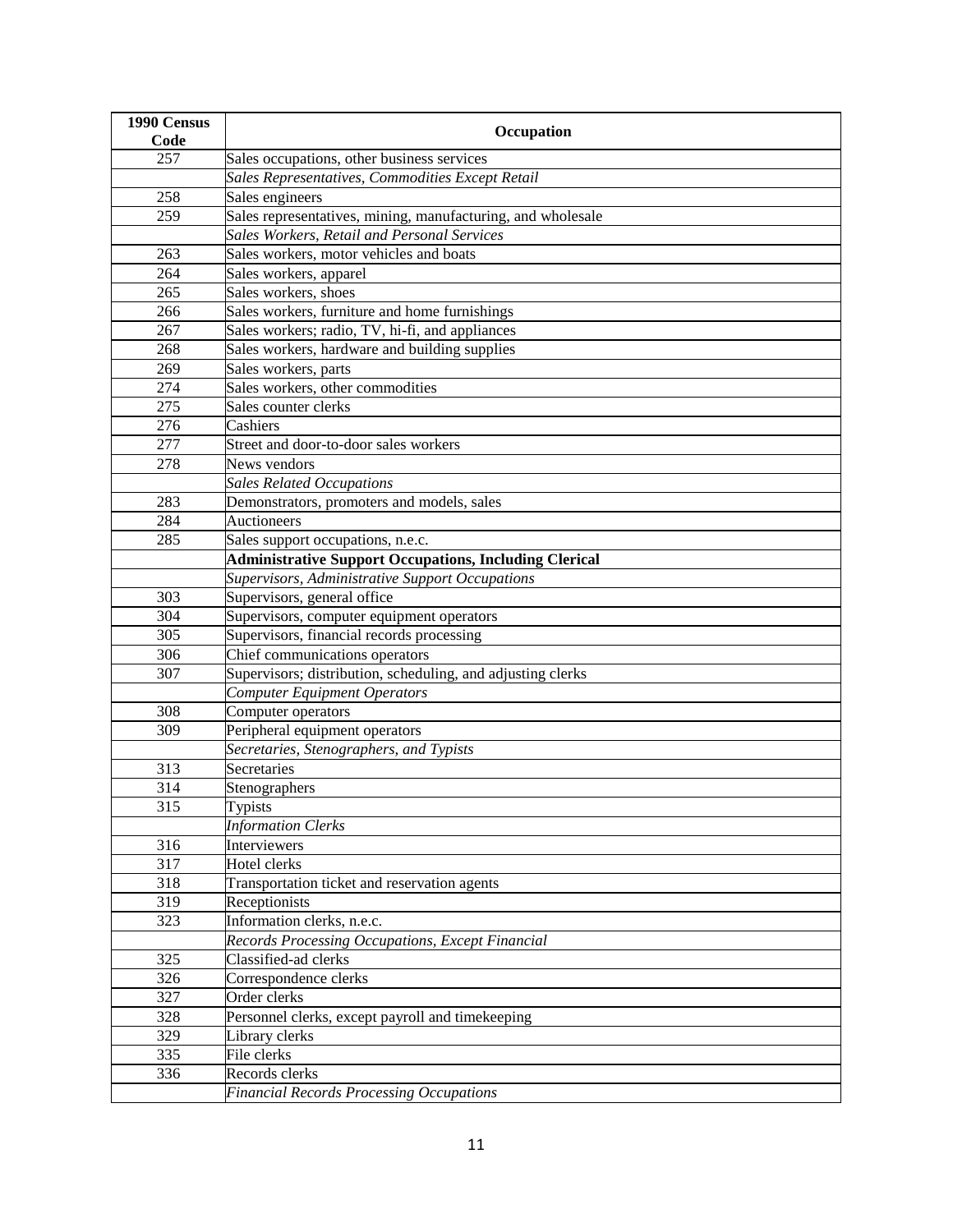| 1990 Census                |                                                                 |
|----------------------------|-----------------------------------------------------------------|
| Code                       | Occupation                                                      |
| 337                        | Bookkeepers, accounting, and auditing clerks                    |
| 338                        | Payroll and timekeeping clerks                                  |
| 339                        | <b>Billing clerks</b>                                           |
| 343                        | Cost and rate clerks                                            |
| 344                        | Billing, posting, and calculating machine operators             |
|                            | Duplicating, Mail and Other Office Machine Operators            |
| 345                        | Duplicating machine operators                                   |
| 346                        | Mail preparing and paper handling machine operators             |
| 347                        | Office machine operators, n.e.c.                                |
|                            | <b>Communications Equipment Operators</b>                       |
| 348                        | Telephone operators                                             |
| 353                        | Communications equipment operators, n.e.c.                      |
|                            | Mail and Message Distributing Occupations                       |
| 354                        | Postal clerks, exc. mail carriers                               |
| 355                        | Mail carriers, postal service                                   |
| 356                        | Mail clerks, exc. postal service                                |
| 357                        | Messengers                                                      |
|                            | Material Recording, Scheduling, and Distributing Clerks         |
| 359                        | Dispatchers                                                     |
| 363                        | Production coordinators                                         |
| 364                        | Traffic, shipping, and receiving clerks                         |
| 365                        | Stock and inventory clerks                                      |
| 366                        | Motor readers                                                   |
| 368                        | Weighers, measurers, checkers and samplers                      |
| 373                        | Expediters                                                      |
| 374                        | Material recording, scheduling, and distributing clerks, n.e.c. |
|                            | Adjusters and Investigators                                     |
| 375                        | Insurance adjusters, examiners, and investigators               |
| 376                        | Investigators and adjusters except insurance                    |
| 377                        | Eligibility clerks, social welfare                              |
| 378                        | <b>Bill and account collectors</b>                              |
|                            | Miscellaneous Administrative Support Occupations                |
| 379                        | General office clerks                                           |
| 383                        | <b>Bank</b> tellers                                             |
| 384                        | Proofreaders                                                    |
| 385                        | Data-entry keyers                                               |
| 386                        | <b>Statistical clerks</b>                                       |
| 387                        | Teachers' aides                                                 |
| 389                        | Administrative support occupations, n.e.c.                      |
|                            |                                                                 |
| <b>SERVICE OCCUPATIONS</b> |                                                                 |
|                            | <b>Private Household Occupations</b>                            |
| 403                        | Launderers and ironers                                          |
| 404                        | Cooks, private household                                        |
| 405                        | Housekeepers and butlers                                        |
| 406                        | Child care workers, private household                           |
| 407                        | Private household cleaners and servants                         |
|                            | <b>Protective Service Occupations</b>                           |
|                            | <b>Supervisors Protective Service Occupations</b>               |
| 413                        | Supervisors, firefighting and fire prevention occupations       |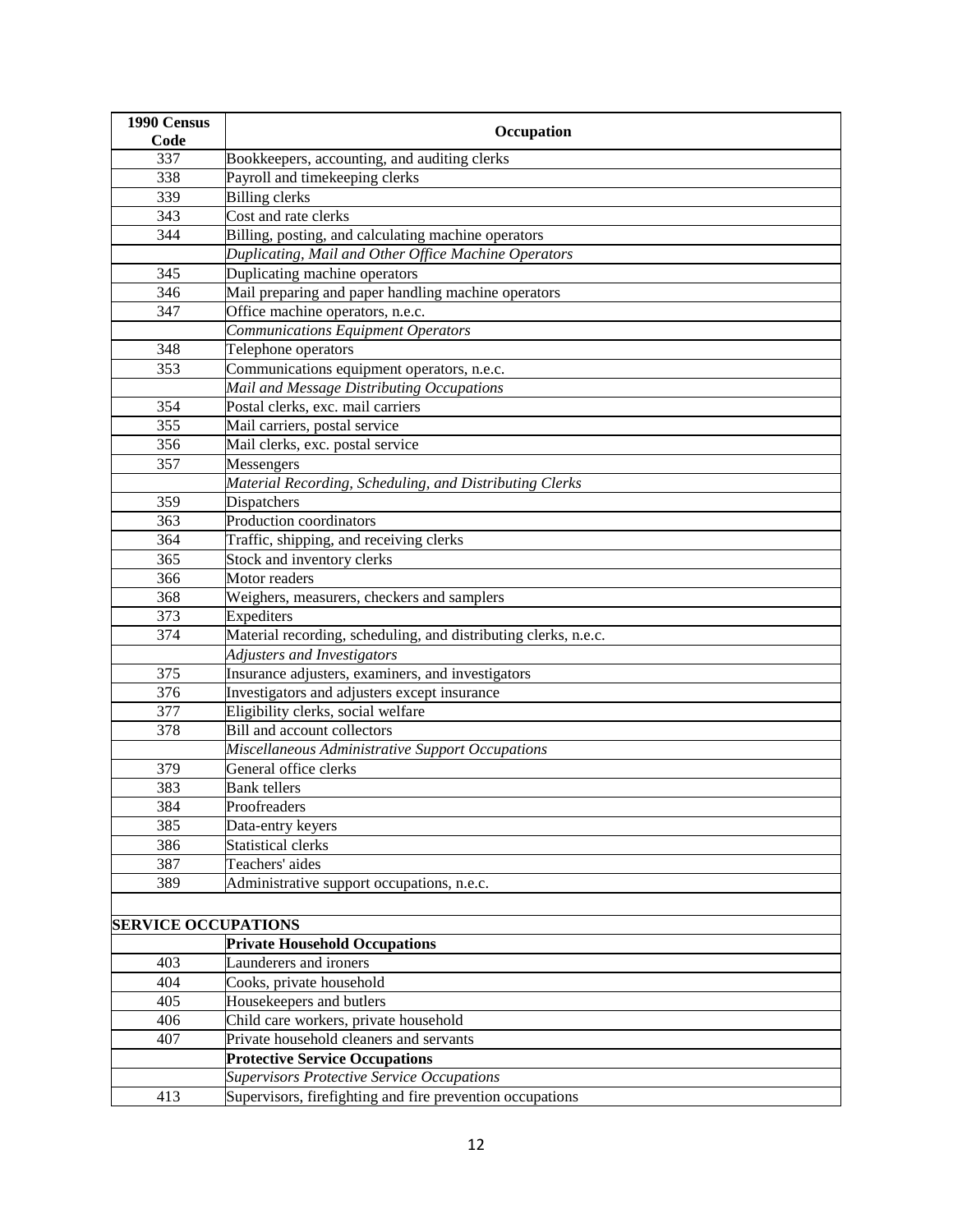| 1990 Census | Occupation                                                  |
|-------------|-------------------------------------------------------------|
| Code        |                                                             |
| 414         | Supervisors, police and detectives                          |
| 415         | Supervisors, guards                                         |
|             | <b>Firefighting and Fire Prevention Occupations</b>         |
| 416         | Fire inspection and fire prevention occupations             |
| 417         | Firefighting occupations                                    |
|             | Police and Detectives                                       |
| 418         | Police and detectives, public service                       |
| 423         | Sheriffs, bailiffs, and other law enforcement officers      |
| 424         | Correctional institution officers                           |
|             | Guards                                                      |
| 425         | Crossing guards                                             |
| 426         | Guards and police, except public service                    |
| 427         | Protective service occupations, n.e.c.                      |
|             | <b>Service Occupations, Except Protective and Household</b> |
|             | Food Preparation and Service Occupations                    |
| 433         | Supervisors, food preparation and service occupations       |
| 434         | <b>Bartenders</b>                                           |
| 435         | Waiters and waitresses                                      |
| 436         | Cooks                                                       |
| 438         | Food counter, fountain and related occupations              |
| 439         | Kitchen workers, food preparation                           |
| 443         | Waiters'/waitresses' assistants                             |
| 444         | Miscellaneous food preparation occupations                  |
|             | <b>Health Service Occupations</b>                           |
| 445         | Dental assistants                                           |
| 446         | Health aides, except nursing                                |
| 447         | Nursing aides, orderlies, and attendants                    |
|             | Cleaning and Building Service Occupations, except Household |
| 448         | Supervisors cleaning and building service workers           |
| 449         | Maids and houseman                                          |
| 453         | Janitors and cleaners                                       |
| 454         | Elevator operators                                          |
| 455         | Post control occupations                                    |
|             | <b>Personal Service Occupations</b>                         |
| 456         | Supervisors, personal service occupations                   |
| 457         | <b>Barbers</b>                                              |
| 458         | Hairdressers and cosmetologists                             |
| 459         | Attendants, amusement and recreation facilities             |
| 461         | Guides                                                      |
| 462         | Ushers                                                      |
| 463         | Public transportation attendants                            |
| 464         | Baggage porters and bellhops                                |
| 465         | Welfare service aides                                       |
| 466         | Family child care providers                                 |
| 467         | Early childhood teacher's assistants                        |
| 468         | Child care workers, n.e.c.                                  |
| 469         | Personal service occupations, n.e.c.                        |
|             |                                                             |
|             | <b>FARMING, FORESTRY AND FISHING OCCUPATIONS</b>            |
|             | <b>Farm Operators and Managers</b>                          |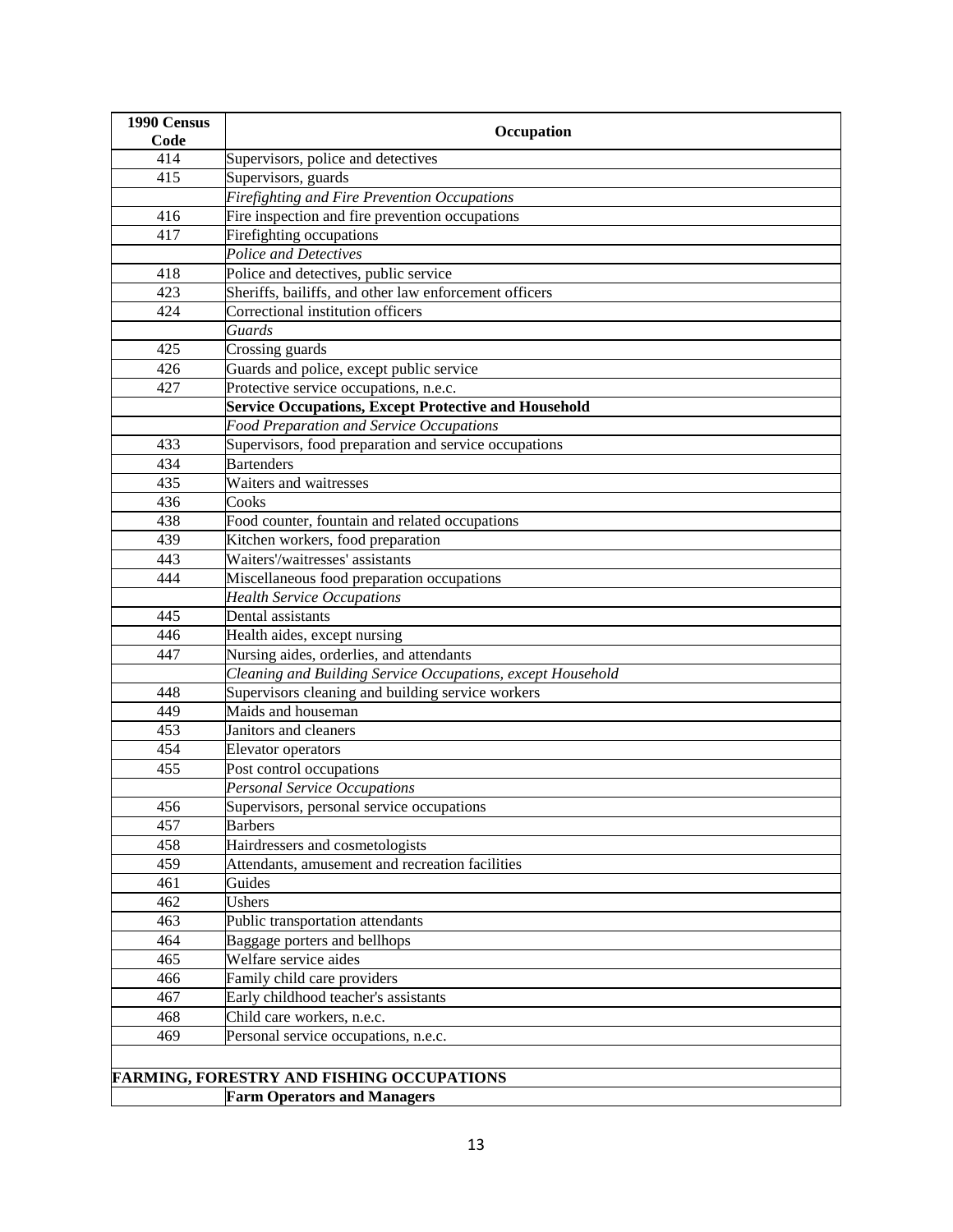| 1990 Census<br>Code | Occupation                                                    |
|---------------------|---------------------------------------------------------------|
| 473                 | Farmers, except horticultural                                 |
| 474                 | Horticultural specialty farmers                               |
| 475                 | Managers, farms, except horticultural                         |
| 476                 | Managers, horticultural specialty farms                       |
|                     | <b>Other Agricultural and Related Occupations</b>             |
|                     | Farm Occupations Except Managerial                            |
| 477                 | Supervisors, farm workers                                     |
| 479                 | Farm workers                                                  |
| 483                 | Marine life cultivation workers                               |
| 484                 | Nursery workers                                               |
|                     | Related Agricultural Occupations                              |
| 485                 | Supervisors related agricultural occupations                  |
| 486                 | Groundskeepers and gardeners, except farm                     |
| 487                 | Animal caretakers, except farm                                |
| 488                 | Graders and sorters, agricultural products                    |
| 489                 | Inspectors, agricultural products                             |
|                     | <b>Forestry and Logging Occupations</b>                       |
| 494                 | Supervisors, forestry, and logging workers                    |
| 495                 | Forestry workers, except logging                              |
| 496                 | Timber cutting and logging occupations                        |
|                     | <b>Fishers, Hunters, and Trappers</b>                         |
| 497                 | Captains and other officers, fishing vessels                  |
| 498                 | Fishers                                                       |
| 499                 | Hunters and trappers                                          |
|                     |                                                               |
|                     | PRECISION PRODUCTION, CRAFT, AND REPAIR OCCUPATIONS           |
|                     | <b>Mechanics and Repairers</b>                                |
| 503                 | Supervisors, mechanics and repairers                          |
|                     | Mechanics and Repairers, Except Supervisors                   |
|                     | Vehicle and Mobile Equipment Mechanics and Repairers          |
| 505                 | Automobile mechanics                                          |
| 506                 | Automobile mechanic apprentices                               |
| 507                 | Bus, truck, and stationary engine mechanics                   |
| 508                 | Aircraft engine mechanics                                     |
| 509                 | Small engine repairers                                        |
| 514                 | Automobile body and related repairers                         |
| 515                 | Aircraft mechanics, exc. engine                               |
| 516                 | Heavy equipment mechanics                                     |
| 517                 | Farm equipment mechanics                                      |
| 518                 | Industrial machinery repairers                                |
| 519                 | Machinery maintenance occupations                             |
|                     | <b>Electrical and Electronic Equipment Repairers</b>          |
| 523                 | Electronic repairers, communications and industrial equipment |
| 525                 | Data processing equipment repairers                           |
| 526                 | Household appliance and power tool repairers                  |
| 527                 | Telephone line installers and repairers                       |
| 529                 | Telephone installers and repairers                            |
| 533                 | Miscellaneous electrical and electronic equipment repairers   |
| 534                 | Heating, air conditioning, and refrigeration mechanics        |
|                     | Miscellaneous Mechanics and Repairers                         |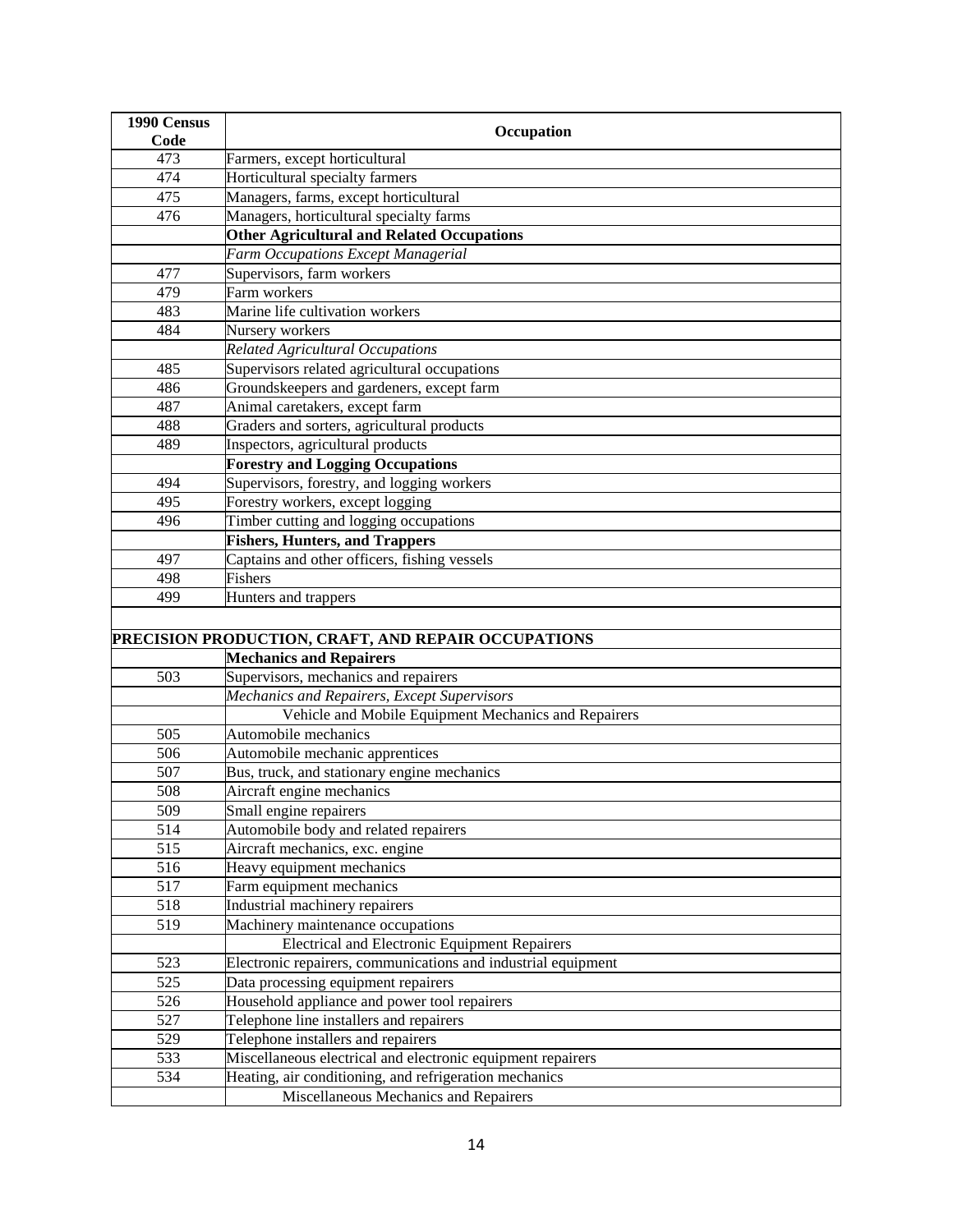| 1990 Census      | Occupation                                                  |
|------------------|-------------------------------------------------------------|
| Code             |                                                             |
| 535              | Camera, watch, and musical instrument repairers             |
| 536              | Locksmiths and safe repairers                               |
| 538              | Office machine repairers                                    |
| 539              | Mechanical controls and valve repairers                     |
| 543              | Elevator installers and repairers                           |
| 544              | Millwrights                                                 |
| 547              | Specified mechanics and repairers, n.e.c.                   |
| 549              | Not specified mechanics and repairers                       |
|                  | <b>Construction Trades</b>                                  |
|                  | <b>Supervisors, Construction Occupations</b>                |
| 553              | Supervisors; brickmasons, stonemasons, and tile setters     |
| 554              | Supervisors; carpenters and related workers                 |
| 555              | Supervisors; electricians and power transmission installers |
| 556              | Supervisors; painters, paperhangers, and plasterers         |
| 557              | Supervisors; plumbers, pipefitters, and steamfitters        |
| 558              | Supervisors; n.e.c.                                         |
|                  | <b>Construction Trades Except Supervisors</b>               |
| 563              | Brickmasons and stonemasons                                 |
| 564              | Brickmason and stonemason apprentices                       |
| 565              | Tile setters, hard and soft                                 |
| 566              | Carpet installers                                           |
| 567              | Carpenters                                                  |
| 569              | Carpenter apprentices                                       |
| 573              | Drywall installers                                          |
| 575              | Electricians                                                |
| $\overline{576}$ | Electrician apprentices                                     |
| 577              | Electrical power installers and repairers                   |
| 579              | Painters, construction and maintenance                      |
| 583              | Paperhangers                                                |
| 584              | Plasterers                                                  |
| 585              | Plumbers, pipefitters, and steamfitters                     |
| 587              | Plumber, pipefitter, and steamfitter apprentices            |
| 588              | Concrete and terrazzo finishers                             |
| 589              | Glaziers                                                    |
| 593              | <b>Insulation</b> workers                                   |
| 594              | Paving, surfacing, and tamping equipment operators          |
| 595              | Roofers                                                     |
| 596              | Sheetmetal duct installers                                  |
| 597              | Structural metal workers                                    |
| 598              | Drillers, earth                                             |
| 599              | Construction trades, n.e.c.                                 |
|                  | <b>Extractive Occupations</b>                               |
| 613              | Supervisors, extractive occupations                         |
| 614              | Drillers, oil well                                          |
| 615              | Explosives workers                                          |
| 616              | Mining machine operators                                    |
| 617              | Mining occupations, n.e.c.                                  |
|                  | <b>Precision Production Occupations</b>                     |
| 628              | Supervisors, production occupations                         |
|                  | <b>Precision Metal Working Occupations</b>                  |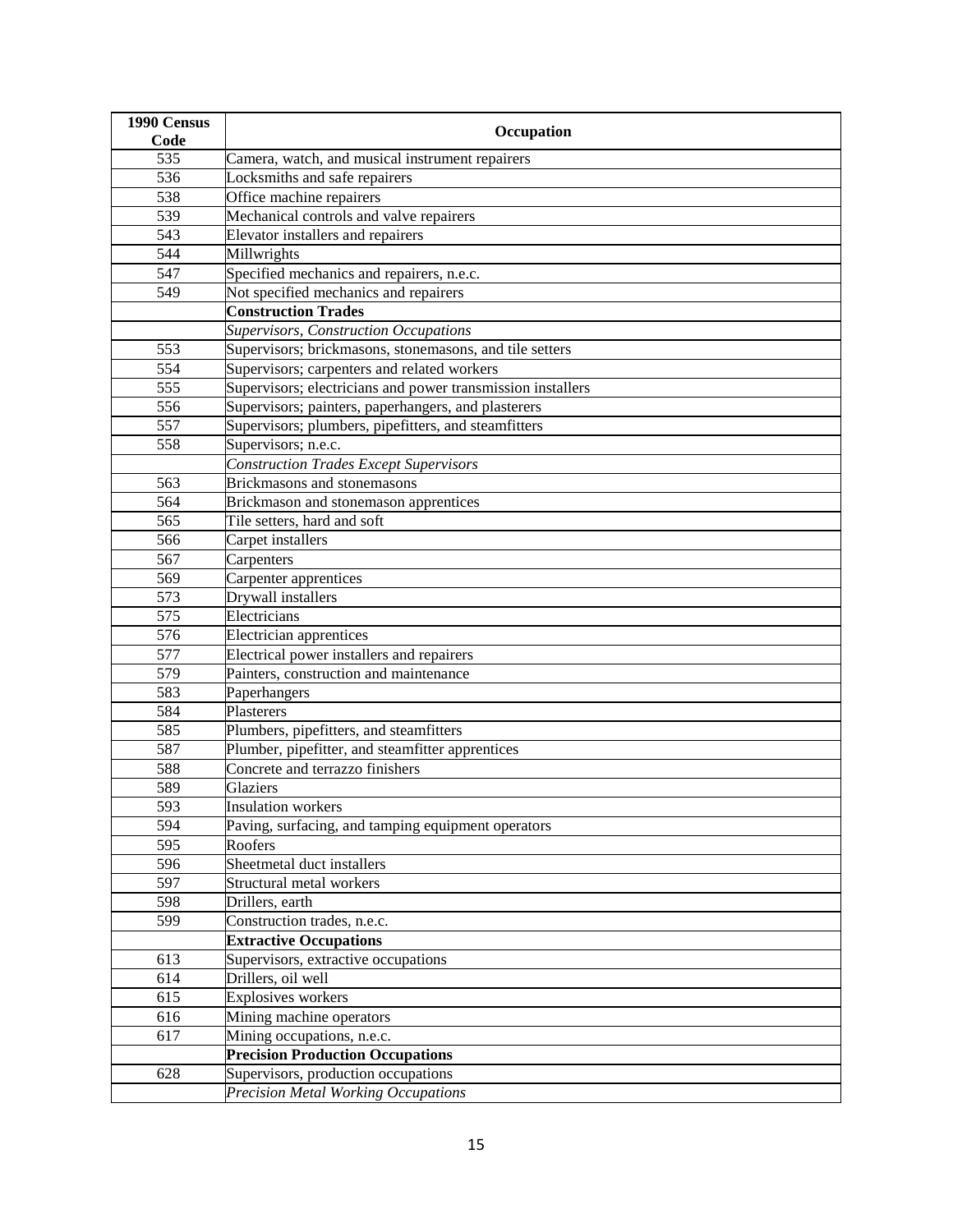| 1990 Census      | Occupation                                                                                |
|------------------|-------------------------------------------------------------------------------------------|
| Code             |                                                                                           |
| 634              | Tool and die makers                                                                       |
| 635              | Tool and die maker apprentices                                                            |
| 636              | Precision assemblers, metal                                                               |
| 637              | Machinists                                                                                |
| 639              | Machinist apprentices                                                                     |
| 643              | <b>Boilermakers</b>                                                                       |
| 644              | Precision grinders, filers, and tool sharpeners                                           |
| 645              | Patternmakers and model makers, metal                                                     |
| 646              | Lay-out workers                                                                           |
| 647              | Precious stones and metals workers (Jewelers)                                             |
| 649              | Engravers, metal                                                                          |
| 653              | Sheet metal workers                                                                       |
| 654              | Sheet metal worker apprentices                                                            |
| 655              | Miscellaneous precision metal workers                                                     |
|                  | Precision Woodworking Occupations                                                         |
| 656              | Patternmakers and model makers, wood                                                      |
| 657              | Cabinet makers and bench carpenters                                                       |
| 658              | Furniture and wood finishers                                                              |
| 659              | Miscellaneous precision woodworkers                                                       |
|                  | Precision Textile, Apparel, and Furnishings Machine Workers                               |
| 666              | <b>Dressmakers</b>                                                                        |
| 667              | Tailors                                                                                   |
| 668              | Upholsterers                                                                              |
| 669              | Shoe repairers                                                                            |
| 674              | Miscellaneous precision apparel and fabric workers                                        |
|                  | Precision Workers, Assorted Materials                                                     |
| 675              | Hand molders and shapers, except jewelers                                                 |
| $\overline{676}$ | Patternmakers, lay-out workers, and cutters                                               |
| 677              | Optical goods workers                                                                     |
| 678              | Dental laboratory and medical appliance technicians                                       |
| 679              | <b>Bookbinders</b>                                                                        |
| 683              | Electrical and electronic equipment assemblers                                            |
| 684              | Miscellaneous precision workers, n.e.c.                                                   |
|                  | Precision Food Production Occupations                                                     |
| 686              | Butchers and meat cutters                                                                 |
| 687              | <b>Bakers</b>                                                                             |
| 688              | Food batchmakers                                                                          |
|                  | Precision Inspectors, Testers, and Related Workers                                        |
| 689              | Inspectors, testers, and graders                                                          |
| 693              | Adjusters and calibrators                                                                 |
|                  | <b>Plant and System Operators</b>                                                         |
| 694              | Water and sewage treatment plant operators                                                |
| 695              | Power plant operators                                                                     |
| 696              | Stationary engineers                                                                      |
| 699              | Miscellaneous plant and system operators                                                  |
|                  |                                                                                           |
|                  | <b>OPERATORS, FABRICATORS, AND LABORERS</b>                                               |
|                  | <b>Machine Operators, Assemblers, and Inspectors</b>                                      |
|                  | Machine Operators and Tenders, except Precision Metal Working and Plastic Working Machine |
|                  | <i><b>Operators</b></i>                                                                   |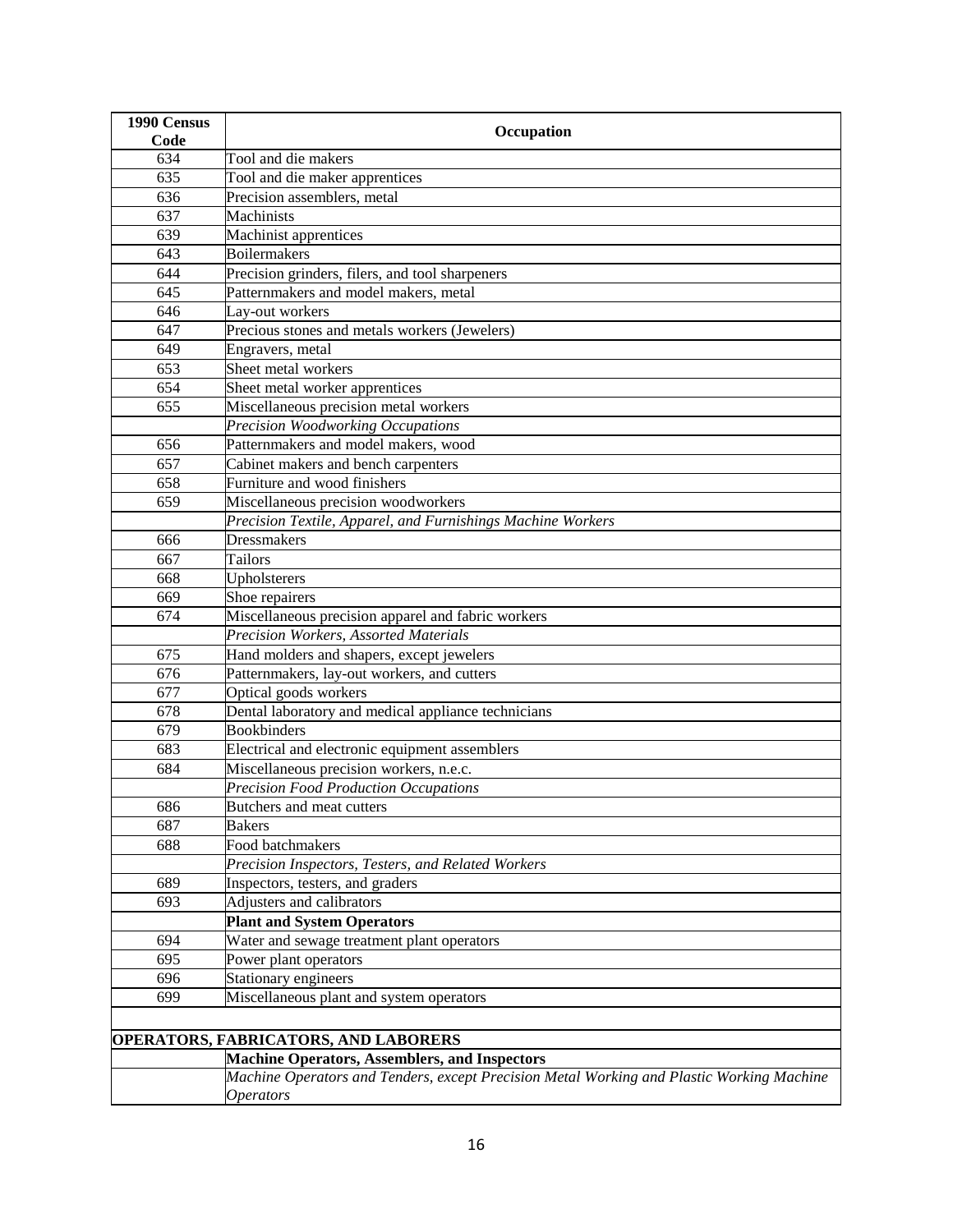| 1990 Census      | Occupation                                                               |
|------------------|--------------------------------------------------------------------------|
| Code             |                                                                          |
| 703              | Lathe and turning machine set-up operators                               |
| 704              | Lathe and turning machine operators                                      |
| $\overline{7}05$ | Milling and planing machine operators                                    |
| 706              | Punching and stamping press machine operators                            |
| 707              | Rolling machine operators                                                |
| 708              | Drilling and boring machine operators                                    |
| 709              | Grinding, abrading, buffing, and polishing machine operators             |
| 713              | Forging machine operators                                                |
| 714              | Numerical control machine operators                                      |
| 715              | Miscellaneous metal, plastic, stone, and glass working machine operators |
| 717              | Fabricating machine operators, n.e.c.                                    |
|                  | Metal and Plastic Processing Machine Operators                           |
| 719              | Molding and canting machine operators                                    |
| 723              | Metal plating machine operators                                          |
| 724              | Heat treating equipment operators                                        |
| 725              | Miscellaneous metal and plastic processing machine operators             |
|                  | <b>Woodworking Machine Operators</b>                                     |
| 726              | Wood lathe, routing, and planing machine operators                       |
| 727              | Sawing machine operators                                                 |
| 728              | Shaping and joining machine operators                                    |
| 729              | Nailing and tacking machine operators                                    |
| 733              | Miscellaneous woodworking machine operators                              |
|                  | <b>Printing Machine Operators</b>                                        |
| 734              | Printing press operators                                                 |
| 735              | Photoengravers and lithographers                                         |
| 736              | Typesetters and compositors                                              |
| 737              | Miscellaneous printing machine operators                                 |
|                  | Textile, Apparel, and Furnishings Machine Operators                      |
| 738              | Winding and twisting machine operators                                   |
| 739              | Knitting, looping, taping, and weaving machine operators                 |
| 743              | Textile cutting machine operators                                        |
| 744              | Textile serving machine operators                                        |
| 745              | Shoe machine operators                                                   |
| 747              | Pressing machine operators                                               |
| 748              | Laundering and dry cleaning machine operators                            |
| 749              | Miscellaneous textile machine operators                                  |
|                  | <b>Machine Operators, Assorted Materials</b>                             |
| 753              | Cementing and gluing machine operators                                   |
| 754              | Packaging and filling machine operator                                   |
| 755              | Extruding and forming machine operators                                  |
| 756              | Mixing and blending machine operators                                    |
| 757              | Separating, filtering, and clarifying machine operators                  |
| 758              | Compressing and compacting machine operators                             |
| 759              | Painting and paint spraying machine operators                            |
| 763              | Roasting and baking machine operators, food                              |
| 764              | Washing, cleaning, and pickling machine operators                        |
| 765              | Folding machine operators                                                |
| 766              | Furnace, kiln, and oven operators, exc. food                             |
| 768              | Crushing and grinding machine operators                                  |
| 769              | Slicing and cutting machine operators                                    |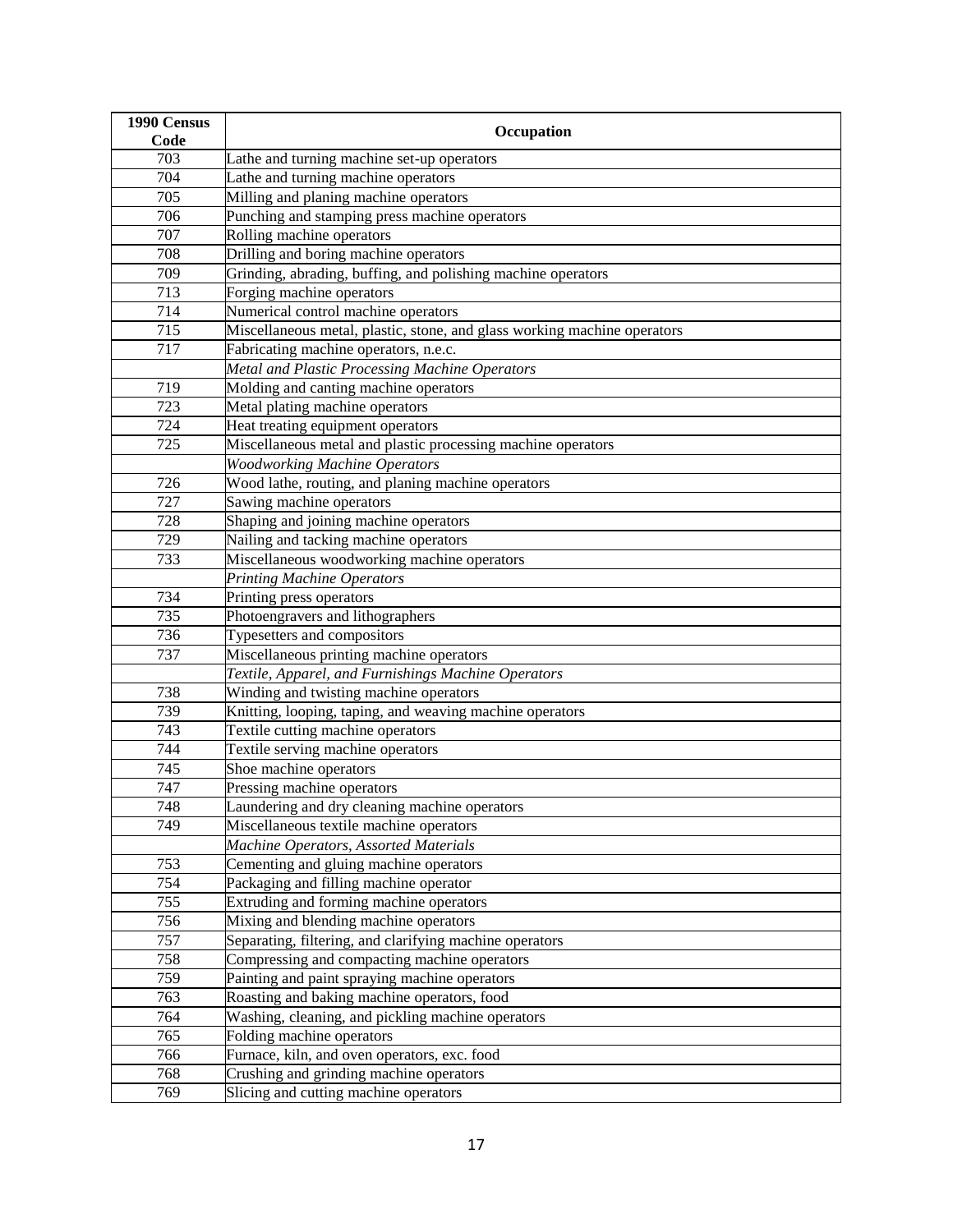| 1990 Census | Occupation                                                      |
|-------------|-----------------------------------------------------------------|
| Code        |                                                                 |
| 773         | Motion picture projectionists                                   |
| 774         | Photographic process machine operators                          |
| 777         | Miscellaneous machine operators, n.e.c.                         |
| 779         | Machine operators, not specified                                |
|             | Fabricators, Assemblers, and Hand Working Occupations           |
| 783         | Welders and cutters                                             |
| 784         | Solderers and brazers                                           |
| 785         | <b>Assemblers</b>                                               |
| 786         | Hand cutting and trimming occupations                           |
| 787         | Hand molding, casting, and forming occupations                  |
| 789         | Hand painting, coating, and decorating occupations              |
| 793         | Hand engraving and printing occupations                         |
| 795         | Miscellaneous hand working occupations                          |
|             | Production Inspectors, Testers, Samplers, and Weighers          |
| 796         | Production inspectors, checkers, and examiners                  |
| 797         | <b>Production testers</b>                                       |
| 798         | Production samplers and weighers                                |
| 799         | Graders and sorters, exc. agricultural                          |
|             | <b>Transportation and Material Moving Occupations</b>           |
|             | <b>Motor Vehicle Operators</b>                                  |
| 803         | Supervisors, motor vehicle operators                            |
| 804         | Truck drivers                                                   |
| 806         | Driver-sales workers                                            |
| 808         | <b>Bus drivers</b>                                              |
| 809         | Taxicab drivers and chauffeurs                                  |
| 813         | Parking lot attendants                                          |
| 814         | Motor transportation occupations, n.e.c.                        |
|             | Transportation Occupations, Except Motor Vehicles               |
|             | <b>Rail Transportation Occupations</b>                          |
| 823         | Railroad conductors and yardmasters                             |
| 824         | Locomotive operating occupations                                |
| 825         | Railroad brake, signal, and switch operators                    |
| 826         | Rail vehicle operators, n.e.c.                                  |
|             | <b>Water Transportation Occupations</b>                         |
| 828         | Ship captains and mates, except fishing boats                   |
| 829         | Sailors and deckhands                                           |
| 833         | Marine engineers                                                |
| 834         | Bridge, lock, and lighthouse tenders                            |
|             | <b>Material Moving Equipment Operators</b>                      |
| 843         | Supervisors, material moving equipment operators                |
| 844         | Operating engineers                                             |
| 845         | Longshore equipment operators                                   |
| 848         | Hoist and winch operators                                       |
| 849         | Crane and tower operators                                       |
| 853         | Excavating and loading machine operators                        |
| 855         | Grader, dozer, and scraper operators                            |
| 856         | Industrial truck and tractor equipment operators                |
| 859         | Miscellaneous material moving equipment operators               |
|             | Handlers, Equipment Cleaners, Helpers, and Laborers             |
| 864         | Supervisors, handlers, equipment cleaners, and laborers, n.e.c. |